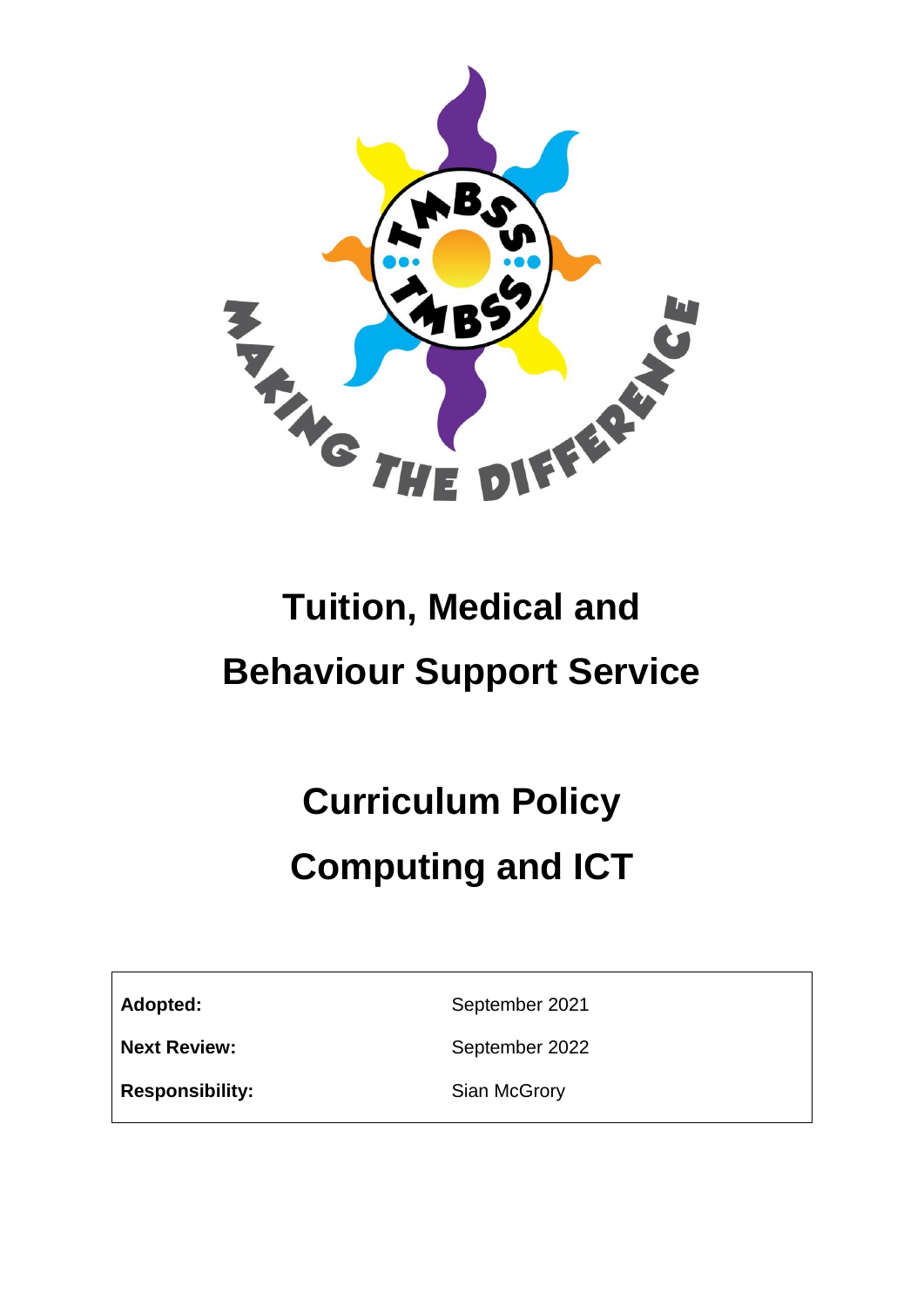Computing and ICT are being used in all areas of the curriculum to help pupils with their understanding in other curriculum areas. ICT is viewed as an integral skill for the pupils to learn as it is now needed for all careers.

Staff at TMBSS are positive role models of ICT using computer in lessons to help with learning and show basic understanding of digital literacy.

#### **Aims and Objectives**

This policy is a working document, which provides guidance and information on all aspects of Computing and ICT in the school for staff, parents/carers and governors. To be accessible to all of these groups, the document needs to be available on the website and presented in a way that is easy to understand.

The computing and ICT curriculum aims to help pupils develop skills on a computer that:

- Develop their ability to think in a logical order
- Develop their creative problem thinking skills
- Develop their basic ICT skills
- Develop the awareness on E safety.

Computing covers the three main strands of Computing Creativity, Programing and Digital Literacy. At Key stage, 4 computing is cover by the formal qualification of BTEC Tech Award DIT in where they can gain an Level 1 or Level 2 certificate or a OCR Functional skill Entry level 1 to Level 2.

#### **Equal Opportunities Statement**

The school is committed to the provision of Computing and ICT to all of its pupils. Our programme aims to respond to the diversity of children's cultures, faiths and family backgrounds.

#### **Methodology**

Pupils in Key Stage 3 will follow the TMBSS Key Stage 3 syllabus for Computing, this will be a two year programme following scheme of work. The Centres will initially all teach Year 1 of the scheme of work commencing September 2021, followed by Year 2 of the scheme of work. Work will have to be differentiated to meet the needs of individual pupils. This approach is used so that there is consistency in the teaching of Computing across all Secondary Centres also ensuring that pupils on shared placements or pupils who move from one Centre to another do not duplicate work or miss any essential modules.

This approach will also help the staff teaching Computing as we will be able to assess work across all the centres able to give support to one another making sure that there is a consistency in the quality of Computing teaching.

Pupils in Key Stage 4 will be following the BTEC Tech award Digital Information Technology (DIT) qualification. This course has two units of coursework one is about user interaction and make an interface on PowerPoint, and the second is about using Excel and displaying the information into a dashboard. Depending on time of entering TMBSS, the pupils can have the option of completing the two units of coursework or completing OCR functional skills in ICT. Functional Skills counts for the students when